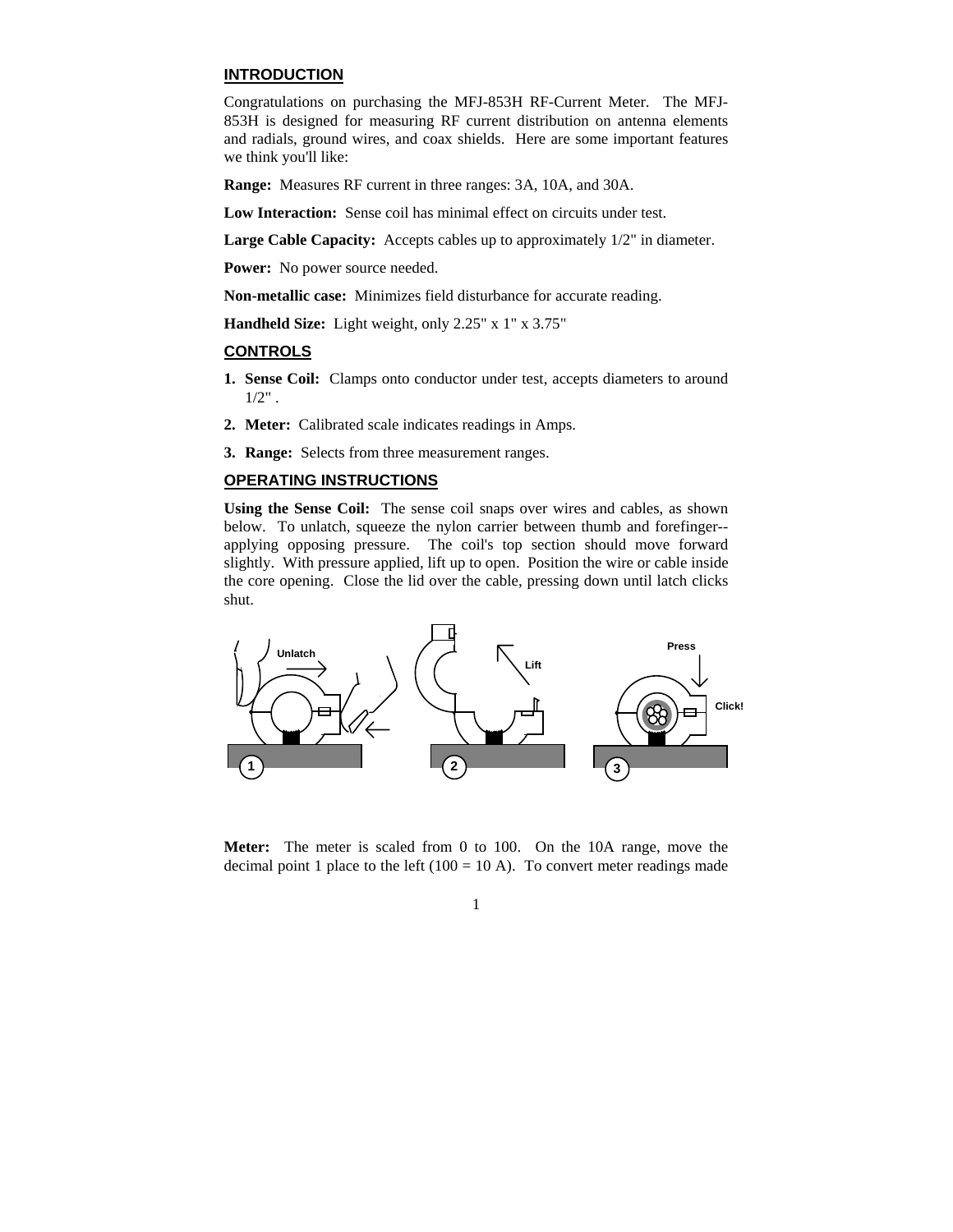|                | Range                      |            |     |
|----------------|----------------------------|------------|-----|
| <b>Meter</b>   | 3A                         | <b>10A</b> | 30A |
| <b>Reading</b> | <b>Actual Value (Amps)</b> |            |     |
| 10             | 0.3                        | 1.0        | 3   |
| 20             | 0.6                        | 2.0        | 6   |
| 30             | 0.9                        | 3.0        | 9   |
| 40             | 1.2                        | 4.0        | 12  |
| 50             | 1.5                        | 5.0        | 15  |
| 60             | 1.8                        | 6.0        | 18  |
| 70             | 2.1                        | 7.0        | 21  |
| 80             | 2.4                        | 8.0        | 24  |
| 90             | 2.7                        | 9.0        | 27  |
| 100            | 3.0                        | 10.0       | 30  |

on the 3A and 30A ranges, multiply accordingly. For example, a reading of 85 on the 30A range equals 30 x .85, or 25.5 A. The chart below will help you estimate readings quickly:

**Range:** The *Range* switch selects between three calibrated scales (from 3 to 30 Amps). To prevent meter pegging, begin checks on a high range and work down. To estimate unknown current levels, use the formula below  $(I =$ Unknown Current in Amps,  $P =$  Applied Power in Watts, and  $R =$  Load Resistance in Ohms).

$$
I = \sqrt{\frac{P}{R}}
$$

#### **RF Hazard--Important Warnings:**

- 1. RF-current measurements must be conducted with extreme caution. Physical contact with conductors carrying even moderate RF-energy levels can result in severe RF burns, or injury.
- 2. Avoid measuring RF current on conductors where high RF voltages may be present (>500 Volts). Damage to your meter may result. Using the MFJ-853H continuously for more than 1 minute on the 30 A range may present these high RF voltages. When operating on the 30 A range, we recommend operating at 10% duty cycle to prevent damage.